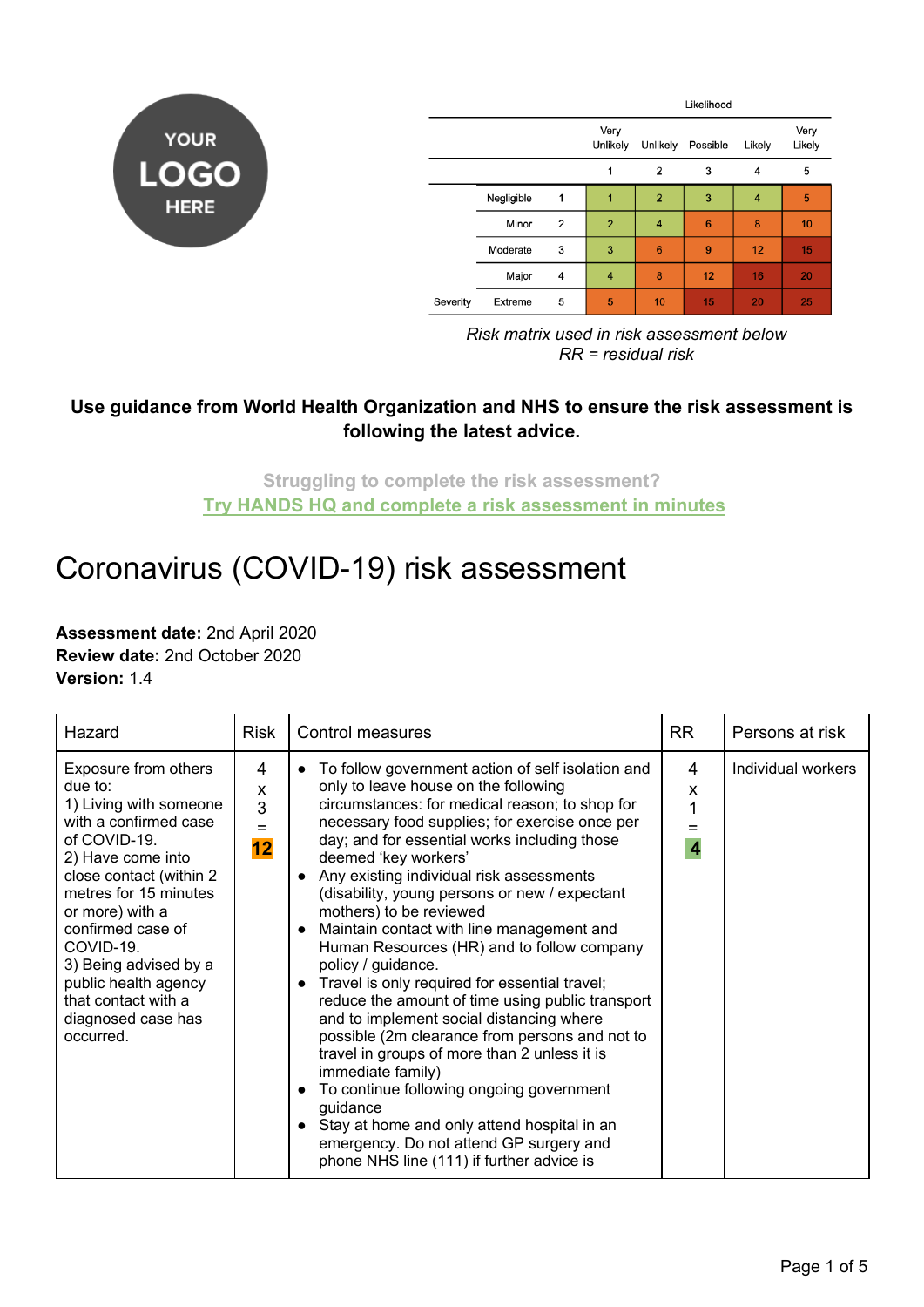|                                            |                          | required<br>Company to ensure extremely vulnerable<br>$\bullet$<br>persons (Solid organ transplant recipients;<br>people with specific cancers: people with cancer<br>who are undergoing active chemotherapy or<br>radical radiotherapy for lung cancer; people with<br>cancers of the blood or bone marrow such as<br>leukaemia, lymphoma or myeloma who are at<br>any stage of treatment; people having<br>immunotherapy or other continuing antibody<br>treatments for cancer; people having other<br>targeted cancer treatments which can affect the<br>immune system, such as protein kinase<br>inhibitors or PARP inhibitors; people who have<br>had bone marrow or stem cell transplants in the<br>last 6 months, or who are still taking<br>immunosuppressive drugs; People with severe<br>respiratory conditions including all cystic fibrosis,<br>severe asthma and severe COPD; People with<br>rare diseases and inborn errors of metabolism<br>that significantly increase the risk of infections<br>(such as SCID, homozygous sickle cell); People<br>on immunosuppression therapies sufficient to<br>significantly increase risk of infection; Women<br>who are pregnant with significant heart disease,<br>congenital or acquired.) are shielding<br>themselves and following their specific medical<br>advice issued to them no later than 29/3/2020<br>Follow good NHS hygiene measures at all times<br>Avoid all visitors to your home unless they are<br>providing a medical requirement<br>Do not approach delivery staff, allow packages<br>$\bullet$<br>to be left on the doorstep<br>Do not take any antibiotics as they do not work<br>$\bullet$<br>against viruses. |                                               |                    |
|--------------------------------------------|--------------------------|----------------------------------------------------------------------------------------------------------------------------------------------------------------------------------------------------------------------------------------------------------------------------------------------------------------------------------------------------------------------------------------------------------------------------------------------------------------------------------------------------------------------------------------------------------------------------------------------------------------------------------------------------------------------------------------------------------------------------------------------------------------------------------------------------------------------------------------------------------------------------------------------------------------------------------------------------------------------------------------------------------------------------------------------------------------------------------------------------------------------------------------------------------------------------------------------------------------------------------------------------------------------------------------------------------------------------------------------------------------------------------------------------------------------------------------------------------------------------------------------------------------------------------------------------------------------------------------------------------------------------------------------------------------------------------------------|-----------------------------------------------|--------------------|
| Suspected case whilst<br>working on site   | 4<br>x<br>4<br>Ξ<br>16   | If a worker develops a high temperature or a<br>persistent cough while at work, they should:<br>Return home immediately<br>1)<br>2) Avoid touching anything<br>3) Cough or sneeze into a tissue and put it in<br>a bin, or if they do not have tissues, cough<br>and sneeze into the crook of their elbow.<br>They must then follow the guidance on self-<br>4)<br>isolation and not return to work until their<br>period of self-isolation has been completed.                                                                                                                                                                                                                                                                                                                                                                                                                                                                                                                                                                                                                                                                                                                                                                                                                                                                                                                                                                                                                                                                                                                                                                                                                              | 4<br>x<br>1<br>$=$<br>$\overline{\mathbf{4}}$ | Individual workers |
| General travel<br>including foreign travel | 4<br>x<br>4<br>$=$<br>16 | Do not travel unless you cannot work from home<br>$\bullet$<br>or deemed a key worker - implement<br>teleconferencing for meetings<br>Where an individual has recently visited these<br>$\bullet$<br>countries, they should self / home isolate<br>themselves until further notice from the<br>government (lockdown measures continue to<br>apply)<br>Please continue to follow any further national<br>$\bullet$<br>government advice provided<br>Where an occupational health (OH) service<br>$\bullet$<br>provider has been appointed, please seek<br>additional advice or concerns through this<br>service                                                                                                                                                                                                                                                                                                                                                                                                                                                                                                                                                                                                                                                                                                                                                                                                                                                                                                                                                                                                                                                                               | 4<br>X<br>1<br>$=$<br>$\overline{\mathbf{4}}$ | Individual workers |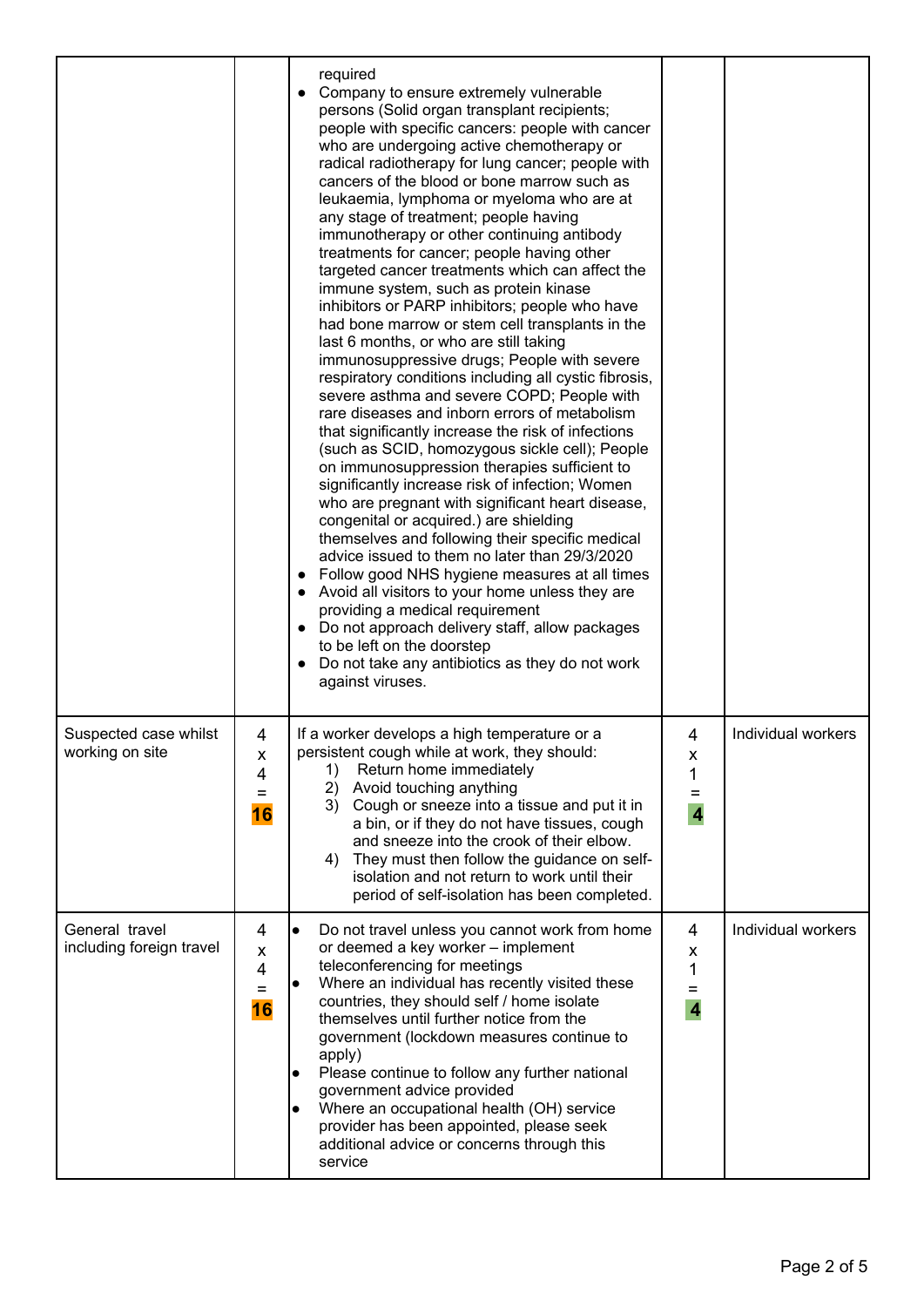|                                                                         |                                 | All persons to limit their use of public transport.<br>Where travel is essential, please use private<br>single occupancy where possible                                                                                                                                                                                                                                                                                                                                                                                                                                                                                                                                                                                                                                                                                                                                                                                                                                                                                                                                                                                                                                                                                  |                                               |                    |
|-------------------------------------------------------------------------|---------------------------------|--------------------------------------------------------------------------------------------------------------------------------------------------------------------------------------------------------------------------------------------------------------------------------------------------------------------------------------------------------------------------------------------------------------------------------------------------------------------------------------------------------------------------------------------------------------------------------------------------------------------------------------------------------------------------------------------------------------------------------------------------------------------------------------------------------------------------------------------------------------------------------------------------------------------------------------------------------------------------------------------------------------------------------------------------------------------------------------------------------------------------------------------------------------------------------------------------------------------------|-----------------------------------------------|--------------------|
| Access / egress to site                                                 | 4<br>x<br>4<br>$=$<br><b>16</b> | Where possible, please consider and implement<br>the following practices:<br>1) Stop all non-essential visitors<br>Introduce staggered start and finish times<br>2)<br>to reduce congestion and contact at all<br>times<br>3) Monitor site access points to enable social<br>distancing - you may need to change the<br>number of access points, either increase to<br>reduce congestion or decrease to enable<br>monitoring<br>4) Remove or disable entry systems that<br>require skin contact e.g. fingerprint<br>scanners<br>5) Require all workers to wash or clean their<br>hands before entering or leaving the site<br>6) Allow plenty of space (two metres) between<br>people waiting to enter site<br>7) Regularly clean common contact surfaces<br>in reception, office, access control and<br>delivery areas e.g. scanners, turnstiles,<br>screens, telephone handsets, desks,<br>particularly during peak flow times<br>8) Reduce the number of people in<br>attendance at site inductions and consider<br>holding them outdoors wherever possible<br>9) Drivers should remain in their vehicles if the<br>load will allow it and must wash or clean<br>their hands before unloading goods and<br>materials. | 4<br>X<br>1<br>$=$<br>$\overline{\mathbf{4}}$ | Individual workers |
| Inclement weather -<br>cold temperature<br>allows disease to<br>survive | 2<br>X<br>⌒<br>۷<br>$=$<br>4    | All persons to dress appropriately for the<br>weather<br>Welfare facilities provided to shelter from the<br>elements<br>Maintain good hygiene measures at all times<br>Appropriate respiratory protective equipment<br>$\bullet$<br>(RPE) masks to be considered as last resort<br>however face fit test (FFT) must be completed to<br>ensure mask effectiveness. It is advised to<br>speak to your H&S competent person on these<br>matters and supplies should be reserved for<br>medical staff as it has been documented that<br>supplies have been difficult to procure                                                                                                                                                                                                                                                                                                                                                                                                                                                                                                                                                                                                                                              | $\overline{2}$<br>X<br>$=$<br>$\overline{2}$  | Individual workers |
| Poor hygiene                                                            | 4<br>x<br>4<br>Ξ<br>16          | Wash your hands thoroughly and regularly. Use<br>$\bullet$<br>soap and water for at least 20 seconds. Use<br>alcohol-based hand sanitiser if soap and water<br>is not available and hand washing technique to<br>be adopted as directed by NHS<br>Avoid touching your face/eyes/nose/mouth with<br>unwashed hands and cover your cough or<br>sneeze with a tissue then throw it in the bin.<br>Provide additional hand washing facilities to the<br>usual welfare facilities if a large spread out site<br>or significant numbers of personnel on site                                                                                                                                                                                                                                                                                                                                                                                                                                                                                                                                                                                                                                                                   | 4<br>X<br>1<br>$\overline{4}$                 | Individual workers |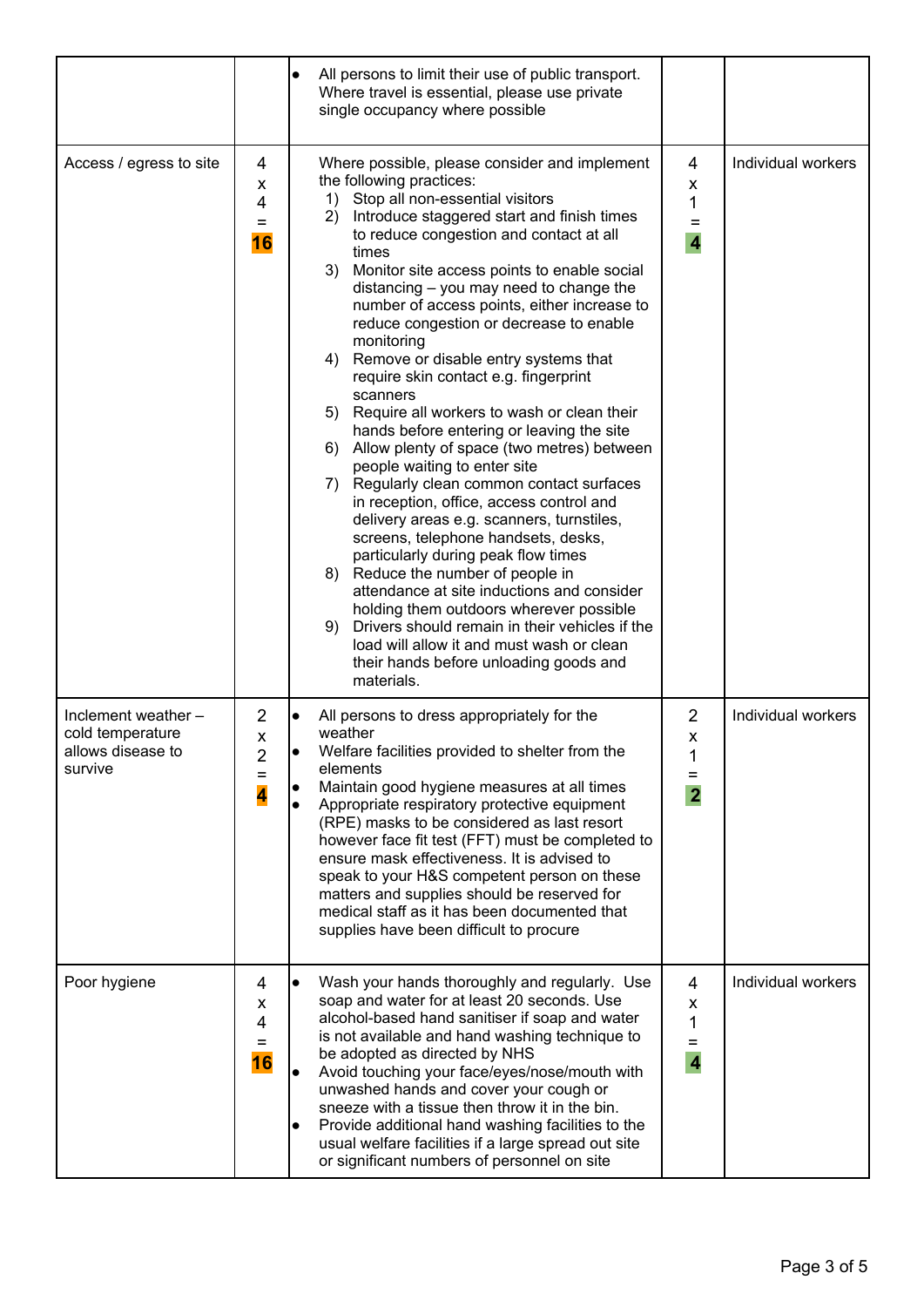|                                                            |                                      | Regularly clean the hand washing facilities and<br>$\bullet$<br>check soap and sanitiser levels<br>Provide suitable and sufficient rubbish bins for<br>$\bullet$<br>hand towels with regular removal and disposal.<br>Sites will need extra supplies of soap, hand<br>$\bullet$<br>sanitiser and paper towels and these should be<br>securely stored.<br>Restrict the number of people using toilet<br>facilities at any one time e.g. use a welfare<br>attendant Wash hands before and after using<br>the facilities Enhance the cleaning regimes for<br>toilet facilities particularly door handles, locks<br>and the toilet flush Portable toilets should be<br>avoided wherever possible, but where in use<br>these should be cleaned and emptied more<br>frequently                                                                                                                                                                                                                                                                                                                                                                                                                                                                                                                                                                                                                                                                        |                                                     |                    |
|------------------------------------------------------------|--------------------------------------|-------------------------------------------------------------------------------------------------------------------------------------------------------------------------------------------------------------------------------------------------------------------------------------------------------------------------------------------------------------------------------------------------------------------------------------------------------------------------------------------------------------------------------------------------------------------------------------------------------------------------------------------------------------------------------------------------------------------------------------------------------------------------------------------------------------------------------------------------------------------------------------------------------------------------------------------------------------------------------------------------------------------------------------------------------------------------------------------------------------------------------------------------------------------------------------------------------------------------------------------------------------------------------------------------------------------------------------------------------------------------------------------------------------------------------------------------|-----------------------------------------------------|--------------------|
| Canteen - exposure<br>from large numbers of<br>persons     | 4<br>x<br>4<br>$\equiv$<br><b>16</b> | 1) The workforce should also be required to<br>stay on site once they have entered it and<br>not use local shops.<br>2) Dedicated eating areas should be identified<br>on site to reduce food waste and<br>contamination<br>3) Break times should be staggered to reduce<br>congestion and contact at all times<br>Hand cleaning facilities or hand sanitiser<br>4)<br>should be available at the entrance of any<br>room where people eat and should be used<br>by workers when entering and leaving the<br>area<br>The workforce should be asked to bring<br>5)<br>pre-prepared meals and refillable drinking<br>bottles from home<br>Workers should sit 2 metres apart from<br>6)<br>each other whilst eating and avoid all<br>contact<br>Where catering is provided on site, it<br>7)<br>should provide pre-prepared and wrapped<br>food only - Payments should be taken by<br>contactless card wherever possible and<br>Crockery, eating utensils, cups etc. should<br>not be used<br>Drinking water should be provided with<br>8)<br>enhanced cleaning measures of the tap<br>mechanism introduced<br>9) Tables should be cleaned between each<br>use<br>10) All rubbish should be put straight in the bin<br>and not left for someone else to clear up<br>11) All areas used for eating must be<br>thoroughly cleaned at the end of each<br>break and shift, including chairs, door<br>handles, vending machines and payment<br>devices. | 4<br>x<br>1<br>$\quad =$<br>$\overline{\mathbf{4}}$ | Individual workers |
| Use of Changing<br>facilities, showers and<br>drying rooms | 4<br>х<br>4<br>Ξ<br>16               | Introduce staggered start and finish times<br>1)<br>to reduce congestion and contact at all<br>times<br>Introduce enhanced cleaning of all facilities<br>2)<br>throughout the day and at the end of each<br>day                                                                                                                                                                                                                                                                                                                                                                                                                                                                                                                                                                                                                                                                                                                                                                                                                                                                                                                                                                                                                                                                                                                                                                                                                                 | 4<br>X<br>1<br>$=$<br>$\overline{\mathbf{4}}$       | Individual workers |